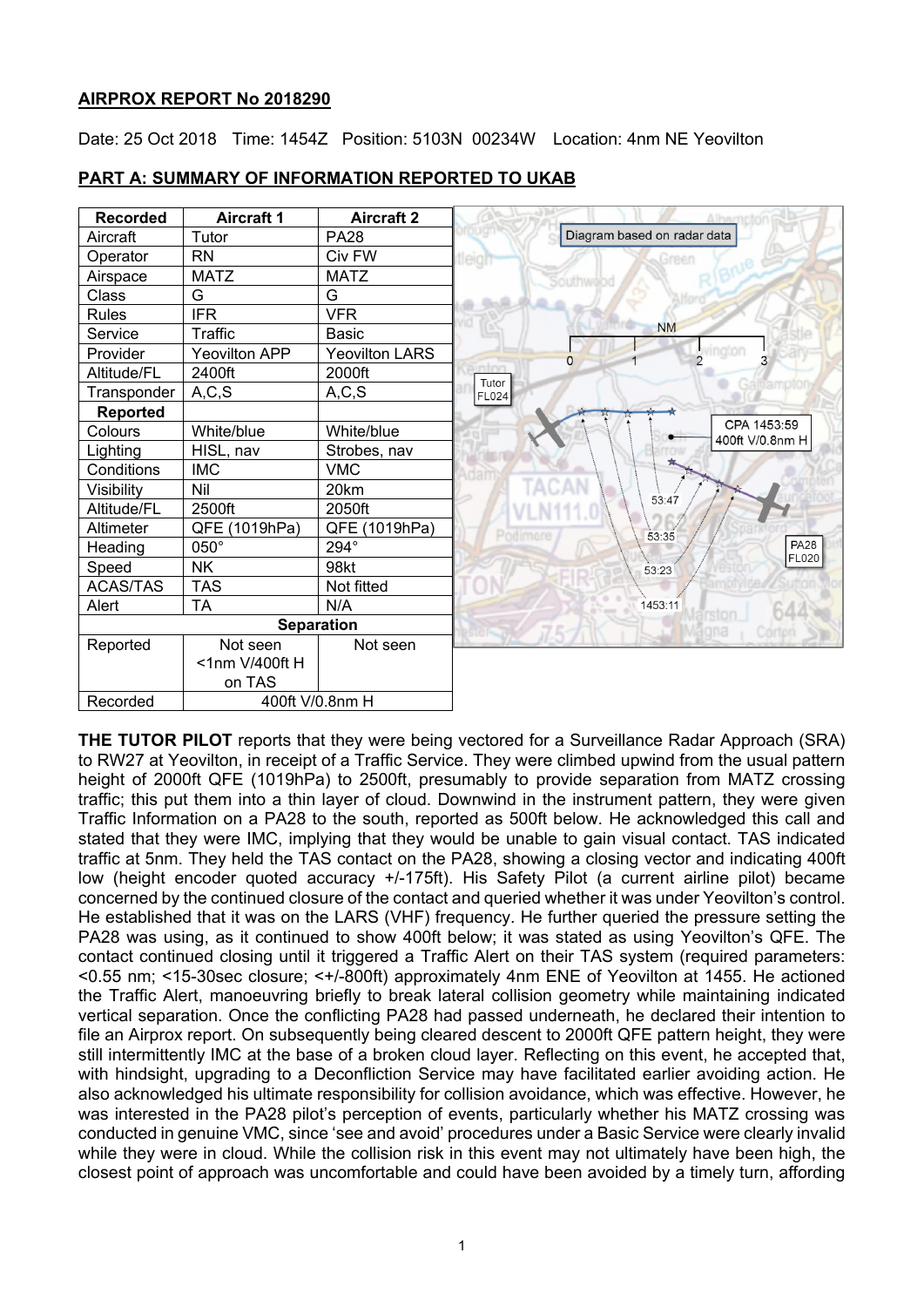both lateral and vertical separation, negating the need for close range, pilot-initiated avoiding action in IMC.

He assessed the risk of collision as 'Low'.

**THE PIPER PA28 PILOT** reports that he was carrying out a 'mock test flight'. He was informed that the Airprox occurred near Yeovilton, which would have been on their initial nav section from Sturminster Newton and Bridgwater. This would have been just above the edge of the ATZ. Prior to MATZ penetration they were only able to maintain VMC at about 1700ft but on approaching the MATZ, the cloud was slightly higher so they climbed to 2050ft to remain above the ATZ. The cloud was only about 100ft higher. The Radar controller informed them of instrument traffic crossing in front of them but it was higher and in cloud. They were not visual but kept a look-out for it in case the pilot decided to descend.

**THE YEOVILTON APPROACH/DIRECTOR CONTROLLER** reports that he had one aircraft on frequency, the Tutor in the Radar Training Circuit (RTC) under a Traffic Service. He received a landline call from the LARS controller informing him of a MATZ-crosser crossing from southeast to northwest, 3nm north of the overhead maintaining 2000ft on the QFE of 1019hPa, which he acknowledged. The Tutor pilot had just completed a low approach and was climbing to 2000ft QFE on runway track as briefed before his approach. On the climb-out he instructed the Tutor pilot to climb to 2500ft QFE in order to build in 500ft separation because the MATZ crossing aircraft appeared as if it would conflict with the standard radar pattern which is normally conducted at 2000ft QFE. Upon reaching 2500ft QFE he turned the Tutor pilot right heading 050° on a downwind heading. He verbally asked the LARS controller what type of aircraft the MATZ crosser was in order to aid with Traffic Information, to which he replied that it was a PA28. When steady he called the MATZ crossing traffic to the Tutor pilot at approximately 5-6nm, stating that the traffic was 500ft below and that it was a PA28, which the pilot acknowledged. When approximately 1nm apart from the MATZ-crosser the pilot asked him what pressure setting the PA28 pilot was flying on; he responded saying *"I believe he is on the QFE"*. The pilot then asked if the PA28 pilot was under his control and he replied saying that it was under control of the LARS controller. The pilot then stated that from the equipment in his cockpit he believed that the PA28 was in fact 400ft below and that, based on the information the controller had provided, he would file an Airprox report, which he acknowledged. The Tutor pilot was descended to 2000ft QFE when 3nm clear of the MATZ crossing traffic and the approach was continued as normal.

He assessed the risk of collision as 'Low'.

**THE YEOVILTON LARS CONTROLLER** reports that the PA28 pilot contacted him requesting a Basic Service routing from Exeter to Sturminster Newton then Bridgwater and back to Exeter. They were given the squawk 4370, a Basic Service and the Portland RPS 1018hPa. When they were approximately 8nm to the southeast they changed their heading towards the northwest and requested a MATZ crossing. He requested what altitude they wanted for the MATZ cross because they were previously at 2000ft RPS. They responded that they wanted 2000ft 'on 1022' (or something like that). He asked if they could accept flight at height 2000ft QFE, 1019hPa, which was agreed. He contacted the Approach controller first to see if he could get the 2000ft QFE 1019hPa and they commented that they had nothing to affect. The MATZ cross was also approved by Tower at 2000ft QFE. He then informed the PA28 pilot that their VFR MATZ penetration was approved at 2000ft QFE, 1019hPa, and cautioned them that RW27 was the duty runway. Having seen the RTC traffic he called it to the MATZcrosser so they did not climb of their own accord into its level. He believed that the PA28's Mode Charlie at this point was about 400ft below the Tutor. He may have mistakenly called the aircraft a rotary having got it confused with another approach track but he could not remember that detail. Whilst dealing with and monitoring the other LARS tracks he saw that the PA28's heading would take it behind the RTC traffic. In his opinion there was sufficient separation between the two tracks and he did not see any risk of collision so no further action was taken before returning to his other tracks.

He assessed the risk of collision as 'None'.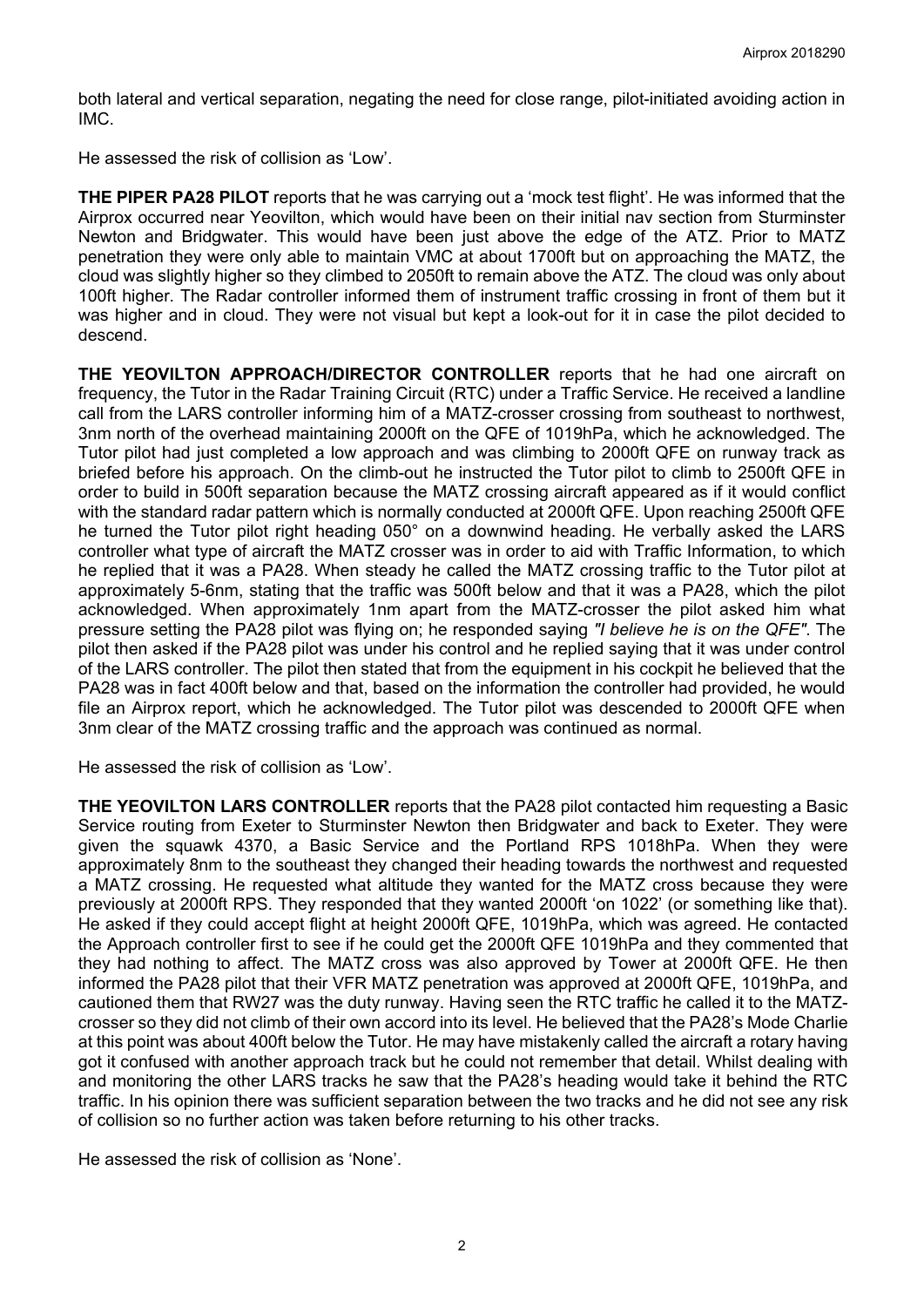**THE RADAR SUPERVISOR** reports that he was aware of the LARS controller passing MATZ crossing Traffic Information to the APP controller. As previously stated the APP controller initially climbed the Tutor pilot to 2000ft QFE iaw previously passed low approach instructions but then, subsequently, he instructed the Tutor pilot to climb to 2500ft QFE. At no point in the control of both of the aircraft, MATZ crossing or in the RTC, did he believe that there was any confliction and, since the APP controller was newly qualified, he felt that the separation that he had built in was sufficient to provide separation until clear of the MATZ crossing traffic.

# **Factual Background**

The weather at Yeovilton was recorded as follows:

METAR EGDY 251450Z 29009KT 9999 SCT022 BKN120 12/07 Q1022 WHT NOSIG=

## **Analysis and Investigation**

## **NCHQ**

Both the LARS controller and Approach controller were fully aware of the developing situation with the PA28 conducting a MATZ cross and the Tutor in the RTC and the potential for confliction.

The Tutor pilot was in receipt of a Traffic Service and the PA28 was in receipt of a Basic Service. Nevertheless the Approach controller elected to apply 500ft regulatory-approved deconfliction minima to the Tutor in order to maintain flow progression within the RTC and in accordance with UK FIS Traffic Service where:

*When providing headings/levels for the purpose of positioning and/or sequencing or as navigational assistance, the controller should take into account traffic in the immediate vicinity based on the AS's relative speeds and closure rates so that a risk of collision is not knowingly introduced by the instructions passed. However, the controller is not required to achieve defined deconfliction minima and pilots remain responsible for collision avoidance even when being provided with headings/ levels by ATC.*

With deconfliction minima having been applied under a Traffic Service for the Tutor, all indications suggesting that their SSRs were operating within parameters, and both pilots being in receipt of Traffic Information, no conflict was evident to the controller. However, the aircrew in the Tutor became concerned by the PA28 due to TAS information and a Traffic Alert where the PA28 indicated only 400ft below with the Tutor in intermittent IMC. Whilst Traffic Service may not have been the most appropriate service given the conditions (as highlighted by the Tutor aircrew), should a Deconfliction Service have been provided to the Tutor pilot with the PA28 under a Traffic Service then the deconfliction minima would have remained 500ft.

Both controllers effectively discharged their responsibilities in the provision of a Traffic Service to both pilots and this Airprox primarily highlights SSR Mode C height encoding tolerance issues. Screen shots are provided from the NATS radars which are not used by the Yeovilton controllers and so may not represent the same display information that they were using.

At 1452:49 (Figure 1), Traffic Information was passed to the PA28 pilot about the Tutor, by the LARS controller: *"traffic left 11 o'clock 3 miles crossing left to right ahead 400 feet above".*

At 1452:56 (Figure 2), Traffic Information was passed to the Tutor pilot about the PA28, by the Approach controller *"traffic southeast 4 miles tracking northwest 500 feet below that's a PA28".*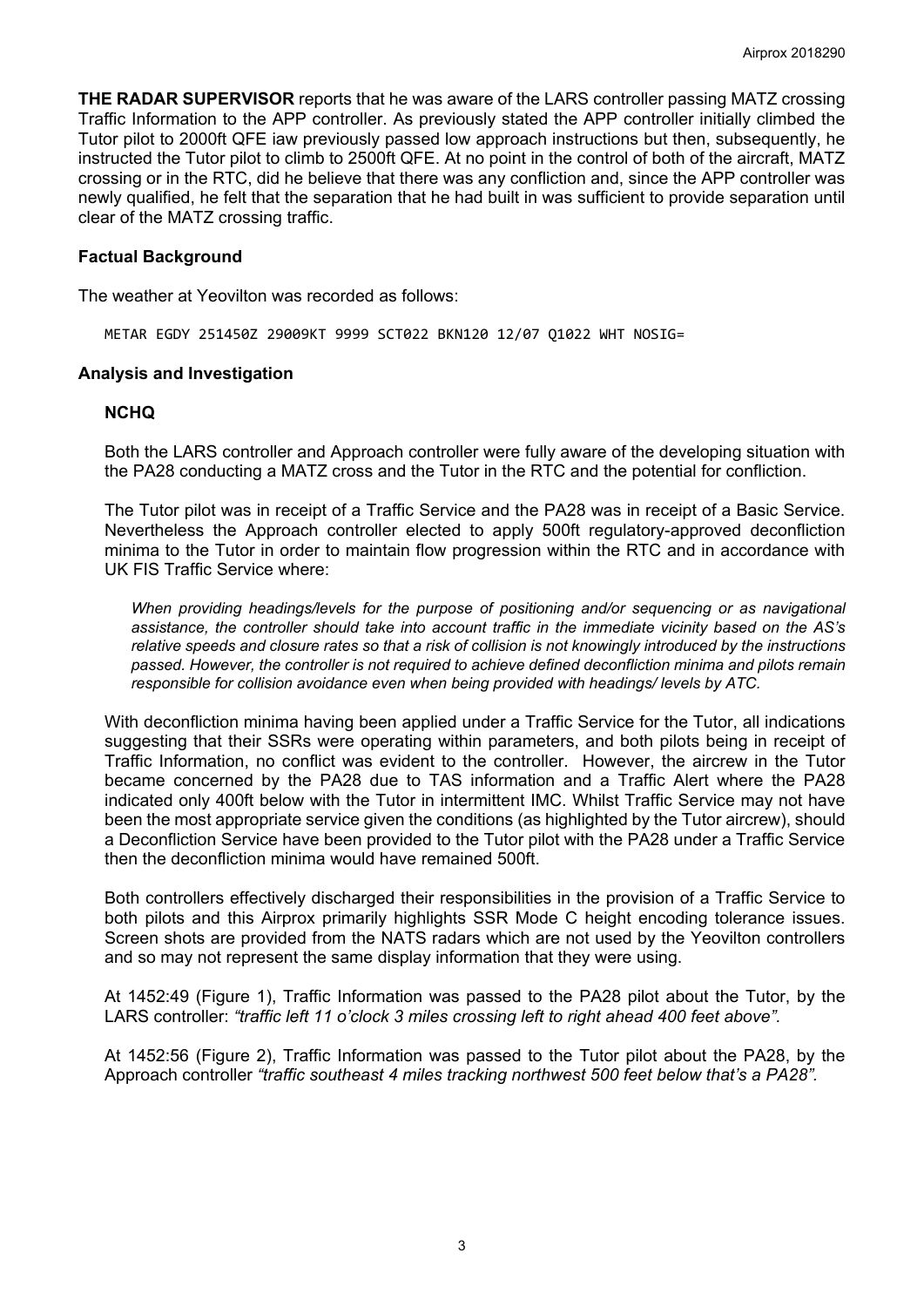

Figure 1. 1452:49 **Figure 2. 1452:56.** Squawk 4370 - PA28; 7406 - Tutor.

CPA occurred at 1454:01 (Figure 3), with an indicated separation of 400ft vertically and 0.8nm horizontally.



Figure 3. 1454:01 CPA.

# **UKAB Secretariat**

 $\overline{a}$ 

The Tutor and PA28 pilots shared an equal responsibility for collision avoidance and not to operate in such proximity to other aircraft as to create a collision hazard<sup>1</sup>. Because the incident geometry is considered as converging then the Tutor pilot was required to give way to the PA28[2.](#page-3-1)

<span id="page-3-1"></span><span id="page-3-0"></span><sup>2</sup> SERA.3210 Right-of-way (c)(2) Converging. MAA RA 2307 paragraph 12.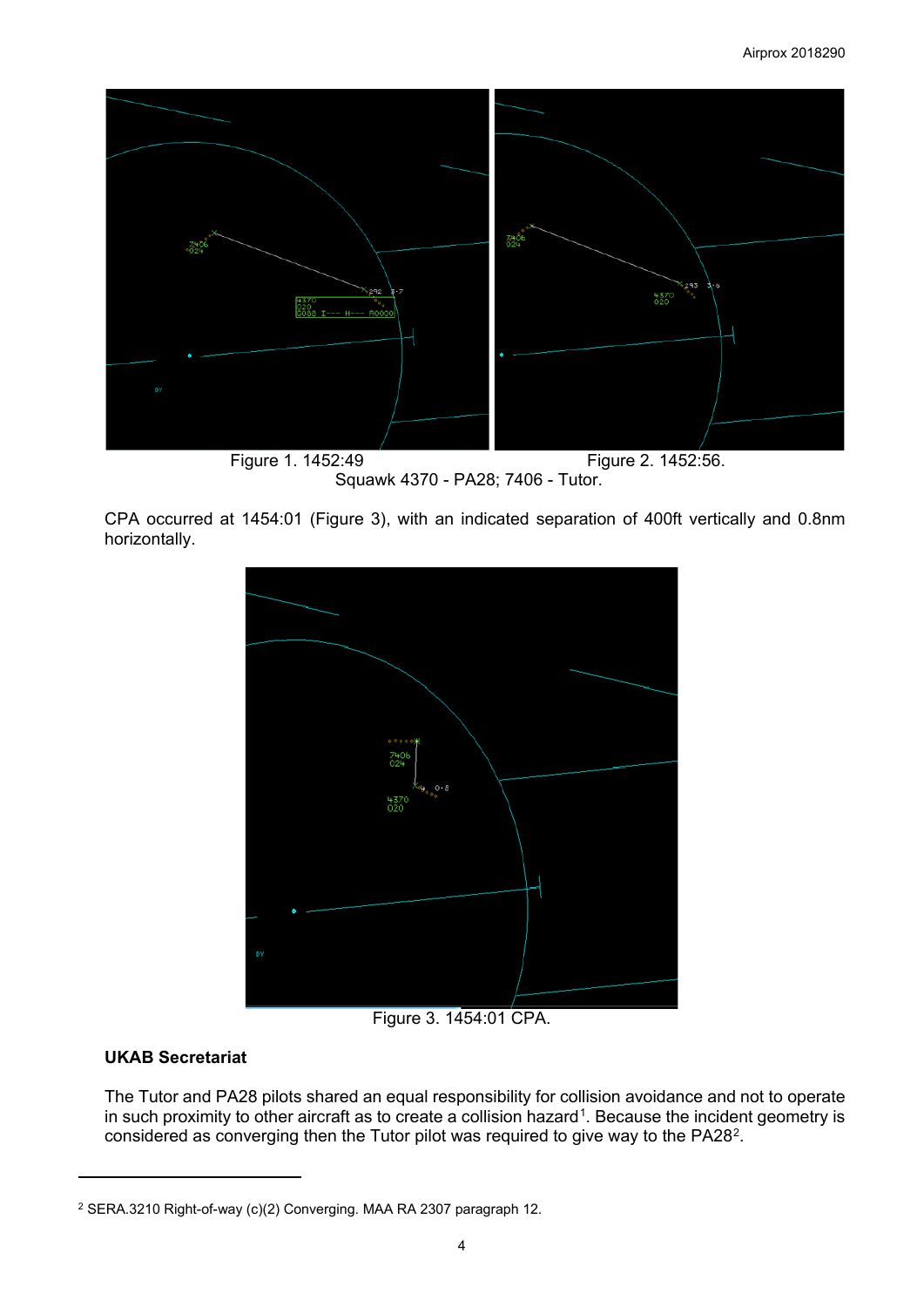With regard to VMC flight, SERA<sup>[3](#page-4-0)</sup> states that:

…in Class G airspace, at and below 3000ft amsl, the flight conditions for VMC flight are a visibility of 5km and clear of cloud and with the surface in sight. Flight visibilities reduced to not less than 1500m may be permitted for flights operating: at speeds of 140 kts IAS or less to give adequate opportunity to observe other traffic or any obstacles in time to avoid collision.

#### **Summary**

An Airprox was reported when a Tutor and a PA28 flew into proximity in the Yeovilton MATZ at 1454hrs on Thursday 25<sup>th</sup> October 2018. The Tutor pilot was operating under IFR in IMC, the PA28 pilot was operating under VFR in VMC. The Tutor pilot was in receipt of a Traffic Service from Yeovilton Approach and the PA28 pilot was in receipt of a Basic Service from Yeovilton LARS.

# **PART B: SUMMARY OF THE BOARD'S DISCUSSIONS**

Information available consisted of reports from both pilots, the controllers involved and the appropriate ATC and operating authorities.

The Board first looked at the actions of the Tutor pilot and noted that he was in receipt of a Traffic Service from Yeovilton Approach whilst being vectored for a Surveillance Radar Approach to RW27 at Yeovilton under IFR. Following internal coordination by the Yeovilton App and LARS controllers, the Tutor pilot was given a climb to 2500ft QFE (which resulted in him entering cloud) and was informed of the MATZ-crossing PA28 at 2000ft QFE. The Board noted that the Tutor pilot had reported being concerned that his TAS had shown the vertical separation as 400ft, not the 500ft he had been advised. He had also commented that the two aircraft continued on a closing vector until he received a Traffic Alert on his TAS whereupon he had manoeuvred briefly to break the lateral collision geometry but had maintained his level. The Board noted that the radar recordings of the incident indicated that the two aircraft were separated by only 400ft vertically but controller members explained that this is within SSR parameters of accuracy. An aircraft may be considered to be at an assigned level provided that the Mode C readout indicates 200 feet or less from that level. Although a controller should not knowingly vector an aircraft into conflict, members noted that it was not a requirement for separation to be provided by the controllers because the Tutor pilot was not in receipt of a Deconfliction Service. Although the Board welcomed the controllers' initiative in providing vertical separation between the aircraft, under the Traffic Service he had requested it was for the Tutor pilot to give way to the other traffic if he felt that a conflict was imminent (the PA28 was converging from his right), even when IMC, or request a Deconfliction Service if he wanted vectors.

Under a Deconfliction Service, military controllers are permitted to provide only 500ft separation for military aircraft against known traffic, although civil controller members commented that they, in the same circumstances, would be required to provide vertical separation of 1000ft. Traffic Information was provided to the pilots of both aircraft in accordance with requirements of their respective Traffic Service and Basic Service: when the two aircraft were about 5-6nm apart, the Approach controller passed Traffic Information to the Tutor pilot, advising him that the PA28 was 500ft below him; Traffic Information was also issued to the PA28 pilot about the Tutor.

For his part, in maintaining VMC the PA28 pilot was entitled to fly 'clear of cloud and with the surface in sight'. His aircraft was not TAS-equipped so he was largely relying on information from the controller as to the location of any other aircraft above in cloud. Although he might reasonably expect to get such information during his MATZ crossing, this was not assured under a Basic Service and some members opined that he would have been better served by also requesting a Traffic Service whilst in contact with the Yeovilton controller.

 $\overline{a}$ 

<span id="page-4-0"></span><sup>3</sup> SERA.5001 VMC visibility and distance from cloud minima.